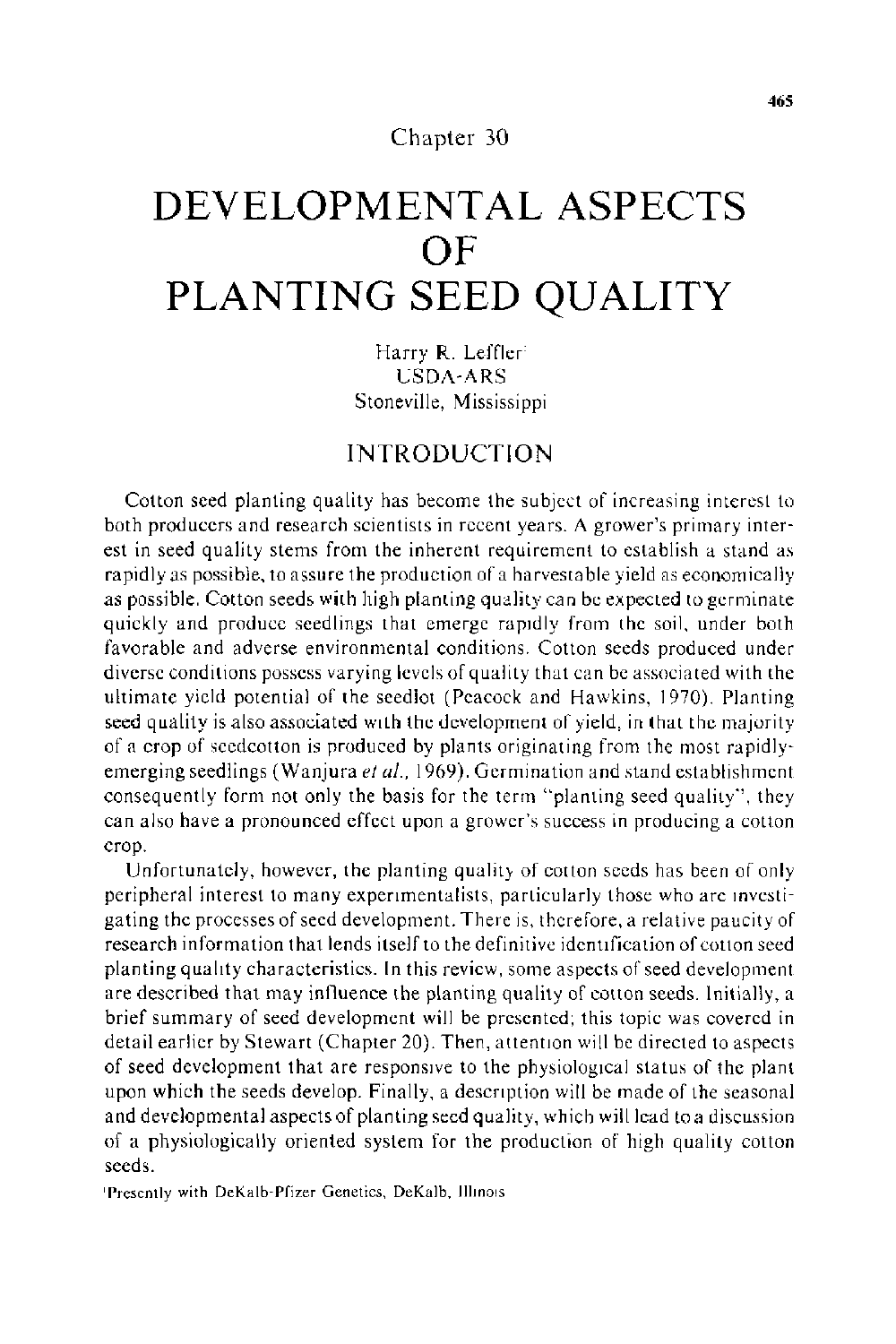## CHRONOLOGY OF SEED DEVELOPMENT

Boll development from anthesis to maturity can be divided into three distinct phases. The first developmental phase lasts for about three weeks; most growth during this period is enlargement. During this initial period, the final volumes of the boll and seeds are established and most of the fiber elongation occurs. As elongation of the fiber and enlargement of the boll and seed begin to slow, the boll enters the second developmental phase, the filling period. Most of the dry weight of the boll components accumulates during the filling period, which begins after the third week postanthesis and continues until about I 0 days to two weeks before boll opening. During this phase, most fiber growth occurs through secondary wall formation, while seed growth is through accumulation of oil and protein by the embryo developing within the volume established by the integuments. Very little dramatic change in the dry matter distribution occurs in the final period of boll development, the maturation phase. This period does, however, cover the time during which some significant physiological processing takes place; boll development is generally considered to be complete upon opening of the boll.

Similarly, seed development can be considered to span the three phases of enlargement, filling and maturation. Accumulation of dry matter by developing seeds is nearly linear through the enlargement and filling periods; it becomes essentially nonexistent, or sometimes even negative, during the maturation phase (Leffler, 1976c). Although the general tendency is for weight accumulation to be nearly linear with time, the occurrence of a period of stress-even for a short time-may disrupt this pattern (Leffler, 1976c). The pattern of dry matter accumulation by cotton seeds becomes considerably more intriguing once attention is given to the composition of the dry matter that is being accumulated.

When investigating mineral nutrient accumulation in cotton seeds, Leffler and Tubertini {1976) found that the percentage of most nutrients decreased during the first two and one-half weeks of development. Once the minimum concentrations were reached between 15 and 20 days postanthesis, the nutrients then accumulated throughout the filling period.

Developing seeds were examined for carbohydrate composition because the integuments appeared to be heavily ladened with a white storage product during the third developmental week (Leffler, l976b), even though Grindley ( 1950) had reported extremely low levels of carbohydrate during early seed development. It was found upon direct examination, however, that there was considerable starch present; its concentration peaked, at or above 20 percent, at the same time as the mineral nutrient concentrations reached their respective lows (Leffler, l976b). The developmental pattern of cotton seed starch concentration is illustrated in Figure 1. Subsequently, histochemical staining illustrated the deposition of starch, primarily in the integuments and secondarily in the gelatinous matrix of the endosperm; this starch was later consumed as the seed developed (Leffler and King, 1977). A similar developmental pattern was identified with the soluble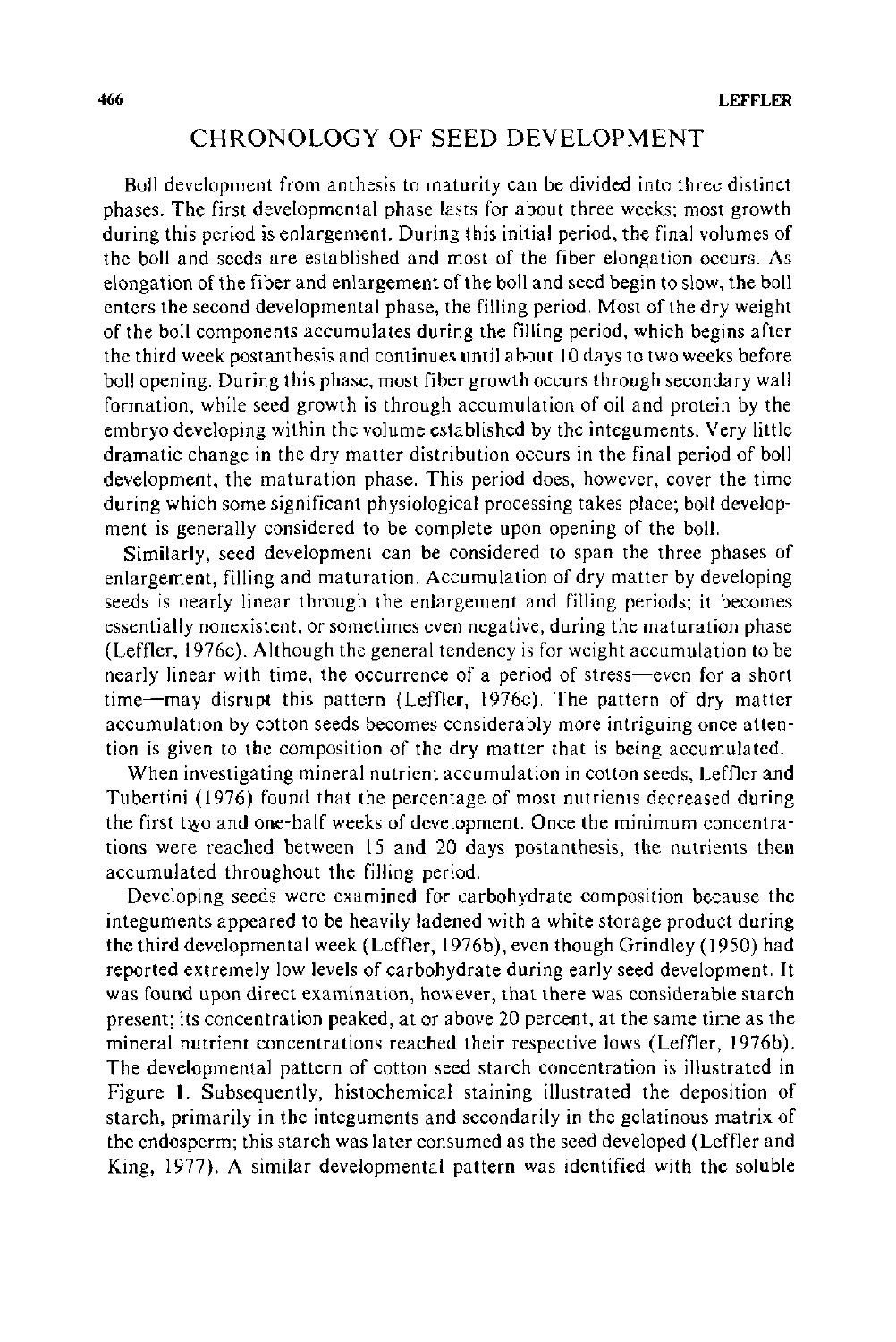

Figure 1. Starch concentration during development of cotton seeds.

sugars, although their concentrations did not diminish as rapidly as did that of starch. Analysis of the components of the soluble sugar pool revealed that maltose was the predominant sugar throughout seed development. Among the other sugars, glucose and fructose predominated during the enlargement phase, while sucrose was the second most prevalent sugar during the seed filling period. The predominance of maltose would be consistent with the degradation of starch by amylase, while the level of sucrose would indicate the arrival of photosynthate to the seed directly from translocation.

Seale (1942) described the accumulation of oil in developing cotton seeds and identified the period from 25 to 40 days postanthesis (DPA) as that during which most oil accumulation occurred. This general pattern was also described by Grindley ( 1950). When, however, samples were taken earlier in development, it was found that the concentration of oil in the seed followed a pattern similar to that of the major mineral nutrients (Ali and Ullah, 1963). After declining from anthesis to about 17 days postanthesis, the seed oil concentration increased until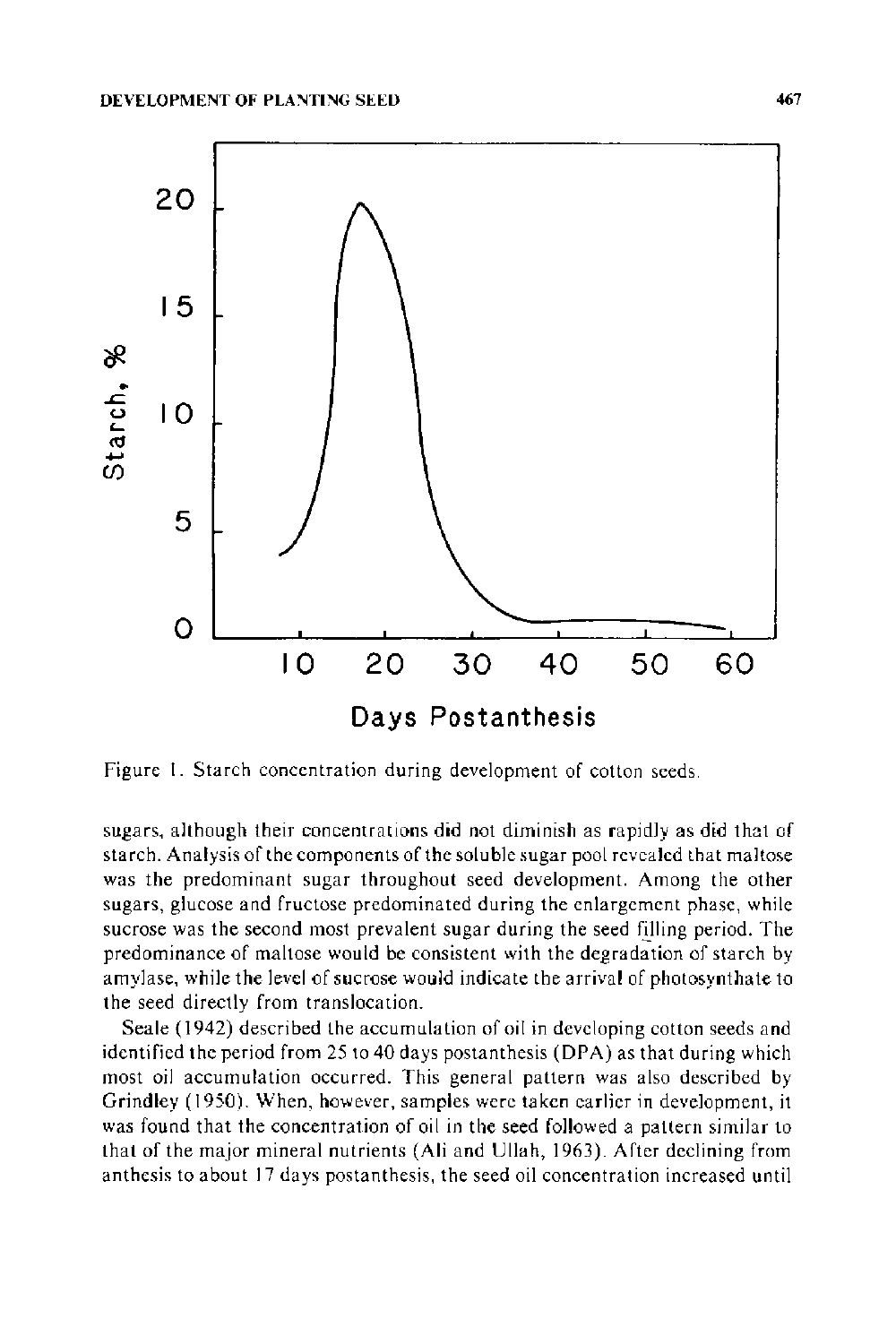near the end of the seed-filling period (Ali and Ullah, 1963 ). The fatty acid composition of the triglyceride fraction changes throughout the enlargement period; once major oil deposition is underway during the filling period, however, the fatty acid profile changes little (Kajimoto *et al.* 1979).

Essentially similar patterns of the amino acid profiles were identified during the phases of seed development by Elmore and Leffler ( 1976). Their data showed few changes in the cotton seed amino acid profiles after about the fourth week of development. The predominant group of proteins accumulating during this phase of development was shown by King and Leffler ( 1979) to be storage proteins. The amino acid profiles during enlargement (early seed development) were markedly influenced by the presence of a substantial non-protein nitrogen pool (Elmore and Leffler, 1976). Relative concentrations of seed oil and protein in developing cotton seeds are shown in Figure 2.



Figure 2. Protein and oil concentrations during development of cotton seeds.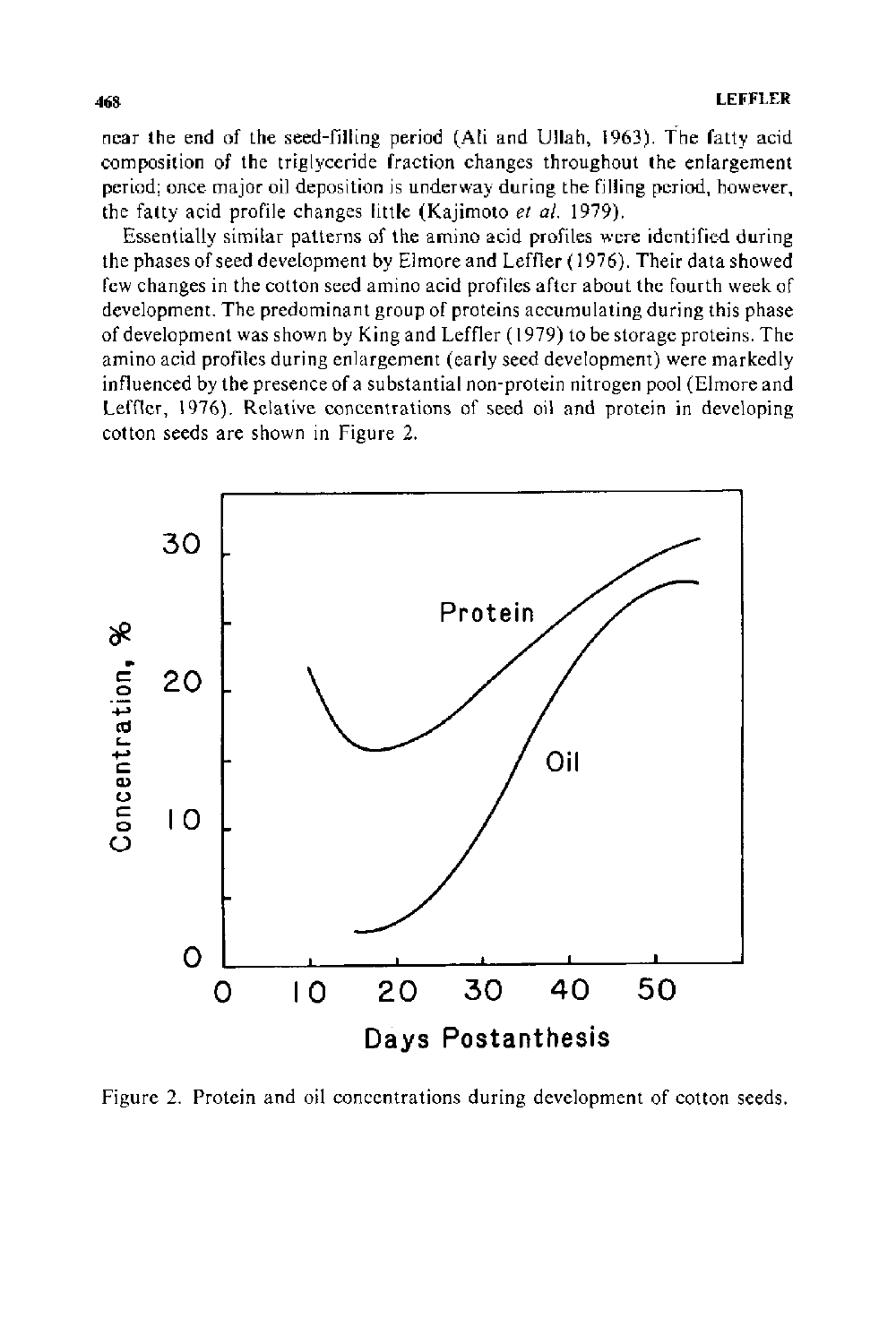# EFFECTS OF DATE OF BLOOM ON SEED DEVELOPMENT

Because of the indeterminate flowering pattern of cotton, the reproductive development of a cotton crop may span a period of several months, even without considering the preliminary period of floral initiation (squaring). While the actual period of bloom may be restricted to a two-month interval, it may continue for a longer time, depending upon the cultivar and the production environment in which the crop is grown. Subsequent boll development then extends the effective reproductive season by an additional six weeks to two months.

As the cotton crop progresses through the reproductive period, a plot of the number of blooms per day per unit area approximates a bellshaped curve (Verhalen et al., 1975). Within this distribution of blooms, there is another distribution-that of the number of bolls forming from these blooms. A comparison of these two distributions reveals a nearly linear decline, over time, in the percentage of fruiting forms retained (Chapter 12).

Because of the extended period of bloom, bolls develop under a pronounced range of environmental conditions. These conditions are defined by both meteorological and physiological parameters. The combined effects of these shifting conditions on the cotton seeds can be identified through the use of stratified (periodic) harvests. This method of harvesting produces seedlots that can be generally traced to different dates of bloom and development within the different portions of the parental canopy. Comparisons of the boll components from stratified harvests reveal the influences of bloom-developmental period on a number of parameters (Meredith and Bridge, 1973). Generally, seeds from late bolls are considerably smaller than those from early bolls (see Chapter 20).

Ali and Ullah ( 1963) followed the development of seeds from bolls tagged periodically throughout the bloom period. Their data, and those of Leffler (1976c), illustrate the contrast in weight accumulation by seeds from early blooms and those from late blooms. A very similar pattern was found for the development of oil content by these seeds. Data collected over several seasons at Stoneville, Mississippi, indicate that both oil and protein concentrations of cotton seeds change from early-season bolls to late-season bolls (Leffler, H.R., unpublished data). Significantly, however, the degree of change of these storage products in bolls from various positions in the canopy is highly dependent upon the production environment (year). Generally, the late-season seeds weigh less and have a higher oil:protein ratio than do the early-season seeds (Nelson, 1949; Tharp *et a/.,* 1949), although there have been exceptions to this pattern for the oil:protein ratio (Kohel, R.J., and J.P. Cherry, personal communication).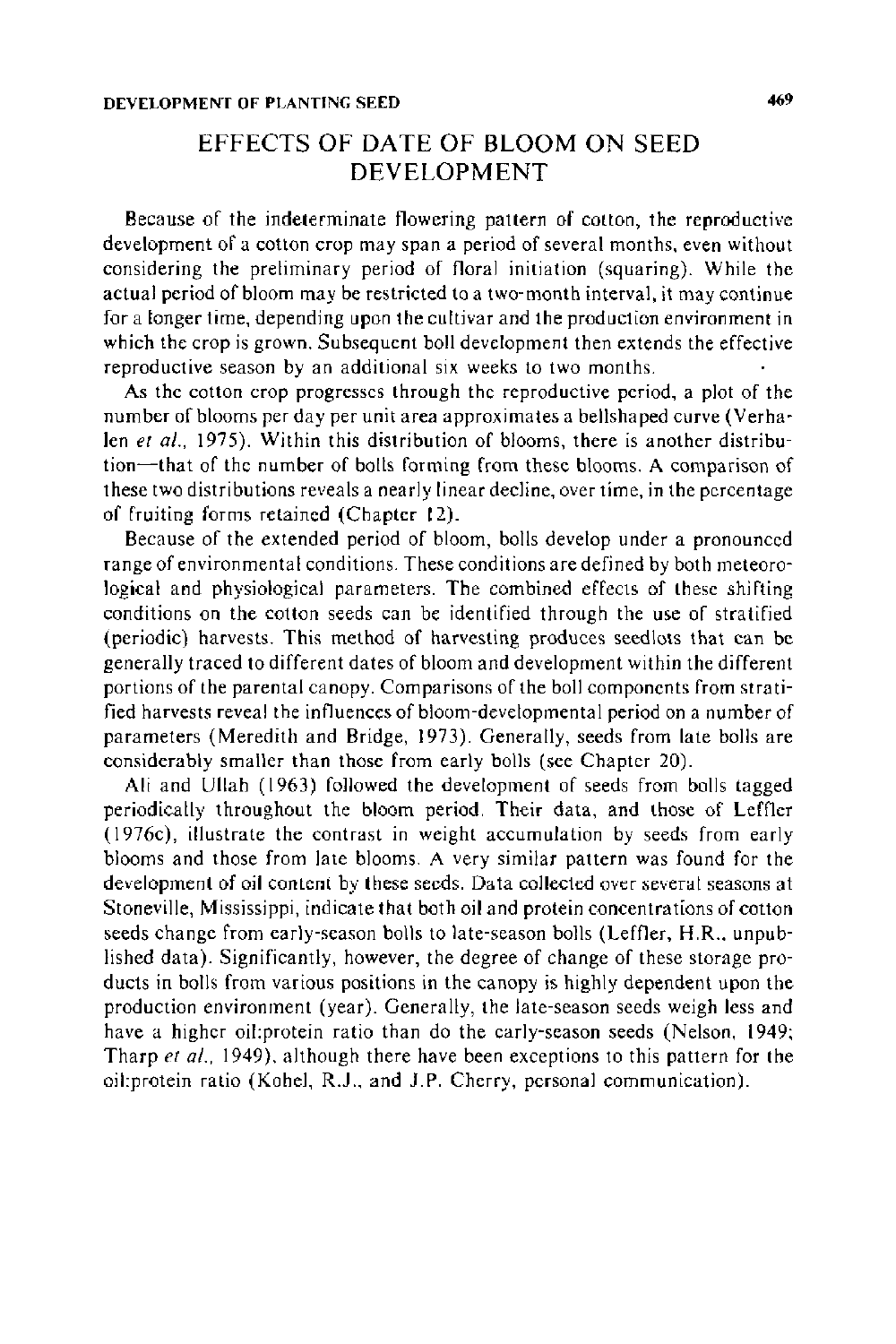# ESTIMATIONS OF PLANTING SEED QUALITY

Within a seed lot, the percentage of seeds that germinate and produce seedlings that emerge from the germination medium can be used as an index of the planting quality of that seed lot. Evaluation of planting quality can be conducted either in the laboratory (in germinators or greenhouses) or in the field. Laboratory evaluations are indirect measures of planting quality while field measurements are direct measures of planting quality. Each approach to evaluation has advantages—and disadvantages. When the experimental procedures are appropriate, however, some parallels can be generated.

Pinckard and Melville ( 1977), for example, generated a seed quality index for each of several seedlots in greenhouse tests, then measured yields of the same seedlots in field tests; yields were directly related to the seed quality index. Wanjura *et al.*, (1969) found that the plants from the most rapidly-emerging seedlings contributed the most to the yield of that plot. Seedlots of a given cultivar, produced in different environments, possess different levels of seed quality that are associated with differential yield potential (Peacock and Hawkins, 1970).

Direct examinations of the effects of developmental/seasonal phenomena upon seed size, composition and planting seed quality are relatively scarce, however. Although their principal objective was to investigate the deterioration of cotton seeds in the field, Simpson and Stone ( 1935) collected some data that suggested that early-formed seeds might germinate better than late-formed seeds.

Caldwell (1962) studied, in Mississippi, the influences of many production practices upon the planting quality of the cotton seeds that were harvested. Among the production management factors identified as influencing seed quality were row spacing, nitrogen fertilization and boll position in the parental canopy. Within the experimental limitations of his study, he found that relatively poor quality seeds were produced in narrow rows, under high levels of nitrogen fertilization and at boll positions low in the canopy. Maleki (1966) subsequently provided some confirmation of the beneficial influence of low population density on seed quality. Fertilization with less than  $67$  kg/ha nitrogen was associated with the production of the highest-quality cotton seeds (Caldwell, 1962). Both Caldwell (1962) and Maleki (1966) reported that seeds from bolls low within the parental canopy were inferior to seeds produced at higher positions. Each of these studies, however, was primarily concerned with in-field preharvest deterioration, and this determinant of seed quality would be most severe in the lower strata of the parental canopy.

From their investigations of the influences of night temperature (between 5 and 25C) on cotton growth and development, Gipson and Joham (l969b) found there to be a positive relationship between germination and the night temperature during seed development. Night temperature was more influential than day temperature on cotton seed weight increase (Gipson *et a/.,* 1969).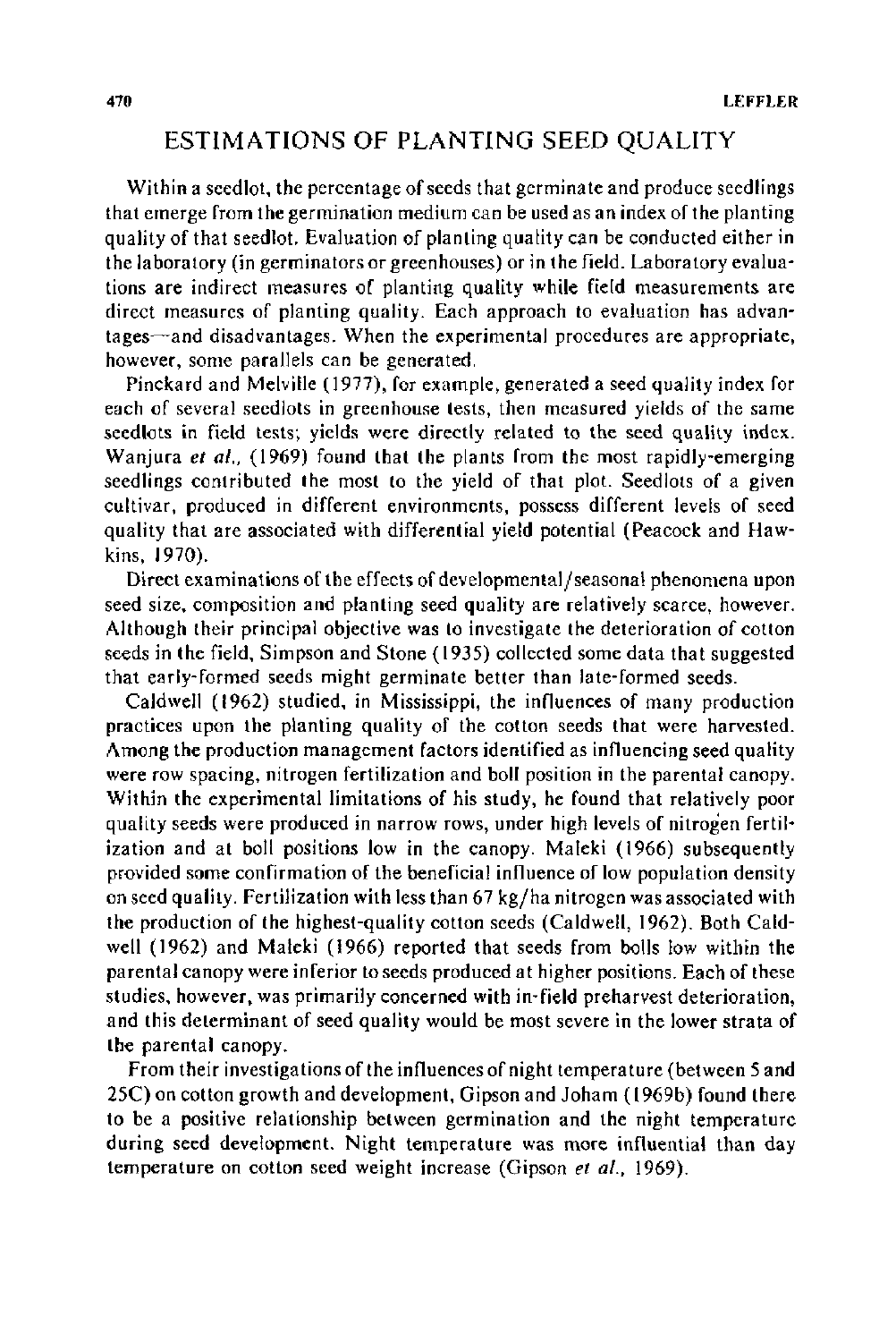#### DEVELOPMENT OF PLANTING SEED 471

We have used seedlots obtained from stratified harvests to evaluate the planting quality of seeds produced during various portions of the production season. Seedlots produced under differing conditions, but from within the same canopy, differ not only for the ability to produce a stand, but also for the ability to produce a crop of seedcotton.

Initial field evaluations were conducted at Stoneville in 1977 on seeds of 'Stoneville 213' cotton produced in 1976. The experiment was repeated the following year with seeds of the same cultivar produced in 1977. Both stand and yield data were collected each year. Stands in both years were significantly influenced by the date of the source harvest (period of seed development), as were seedcotton yields in 1977. In 1978, the yields were affected more by the stands that survived a hail storm that occurred immediately after the imtial stand counts were recorded than they were by the imtial stands themselves. The best seedlots in the 1977 evaluation were obtained from the middle of the parental canopy; seeds with much lower productivity potential were obtained in the later source harvests (Figure 3). Both carliness and total seedcotton yield were affected by the develop-



Date of Source Harvest



mental period of the seeds; the major determinant of total yield was the firstharvest yield, a measure of earliness.

In each year, however, the effect of source harvest upon stand was highly significant. The source harvests evaluated in the 1978 test were gathered nearly a month earlier in the production season than those evaluated in the 1977 test.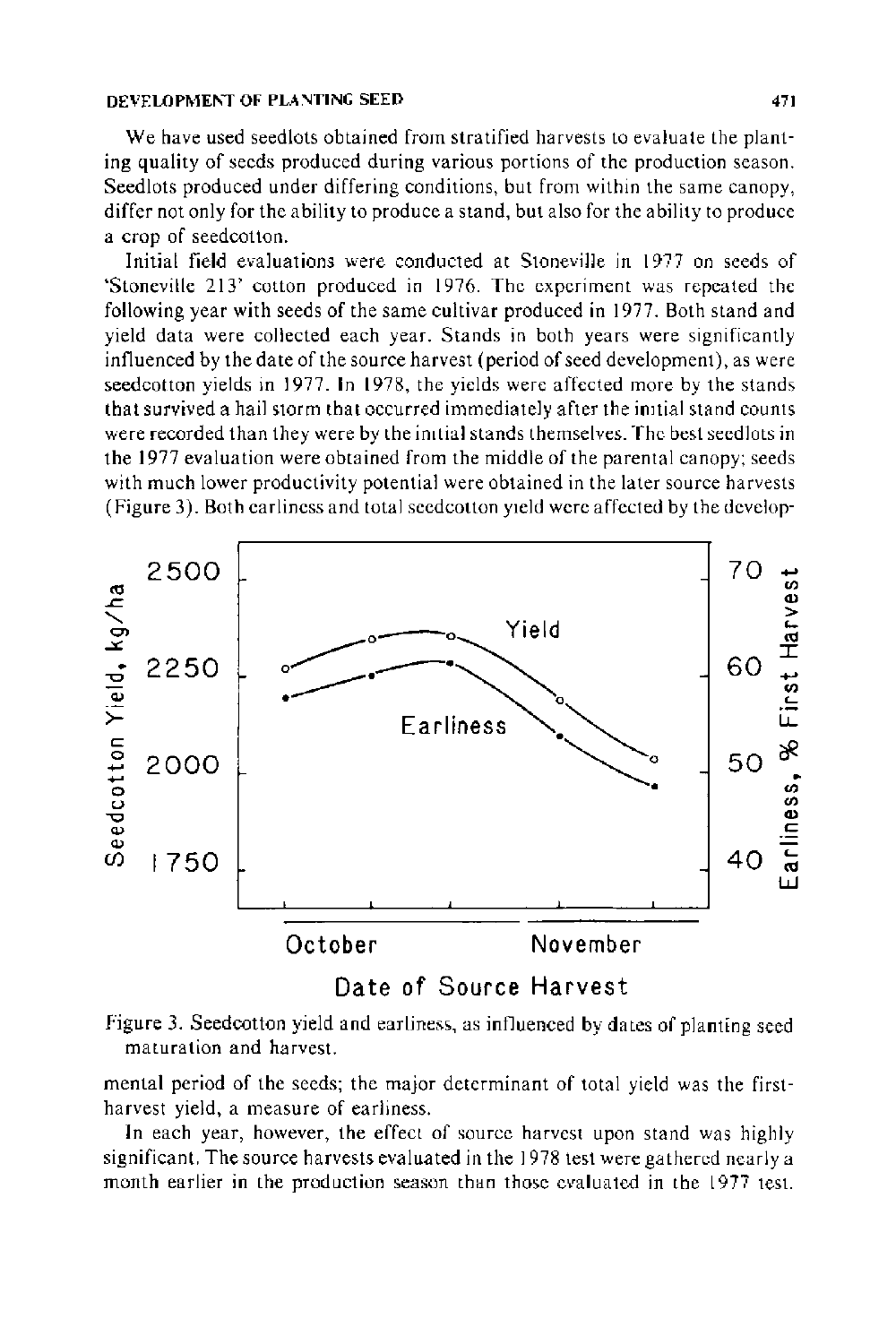Consequently, the mean temperatures during development were much higher for the former seedlots than for the latter seedlots. Thus, it appears that some phys:otogical aspects of the parental canopy, not just night temperature, influence the germinability of the seeds produced (Leffler *eta/.,* 1978). Similarly, the physiology of the germinating seedlings seems to have contributed to the yield differentials observed among seedlots, since there remained significant differences among seedlots after the effects of stand were removed by analysis of covariance. Leffler and Williams ( 1983) showed that seed quality differentials can affect sustained seedling growth.

In 1979, evaluations of the field germination of seed lots of three cultivars were conducted; as in previous experiments, relatively unweathered seedlots were obtained from stratified harvests. There was, however, a warm rainy period between the first and second harvests that contributed to weathering of the second-harvested seedcotton. Although the stand counts revealed a significant influence of cultivar on stand establishment (Leffler, 1980a), each cultivar responded similarly in terms of planting quality over the various stratifications.

There are indications that planting seed quality may be enhanced through genetic selections. The cultivar effects in the 1979 seed quality evaluations at Stoneville appear to be genetic background effects, separate from canopy maturity characteristics. Tupper ( 1969) reported that the density of cotton seeds was the most important predictor of planting seed quality, a conclusion supported by Krieg and Bartee ( 1975; see also Chapter 33). El-Zik and Bird ( 1969) found that the ability to establish a stand was a quantitatively inherited trait that could be improved through breeding. Hess ( 1977) subsequently reported the genetic improvement in seed density through three cycles of selection; this increased seed density was associated with a significant increase in lint yield. A possible limit to the desirability of high seed density was suggested by King and Lamkin ( 1979) who found that increases in seed density were associated with reductions in seed volume. The optimum seed density (1.04 to 1.08 mg/mm<sup>-3</sup>) reported by King and Lamkin (1979) was found by Leffler and Williams (1983) to be that at which there was a maximum value for the ratio of oil content to protein content of the seeds; higher density seeds were so limited in storage reserves that their performance was severely restricted.

# PRODUCTION OF QUALITY PLANTING SEEDS

The production of cotton seeds is imposed on the parental canopy structure, so the factors that influence either the physiological competence or the activity of that canopy also affect the quality of the seeds produced. There are many reports of the reduced seed weight of late-maturing bolls (Nelson, 1949; Tharp *et a/.,*  1949; Meredith and Bridge, 1973; Leffler *et al.*, 1977) and of the compositional changes of seeds produced during different portions of the season (Nelson, 1949; Tharp *eta/.,* 1949; Ali and Ullah, 1963; Leffler *eta/.,* 1977). Two factors, more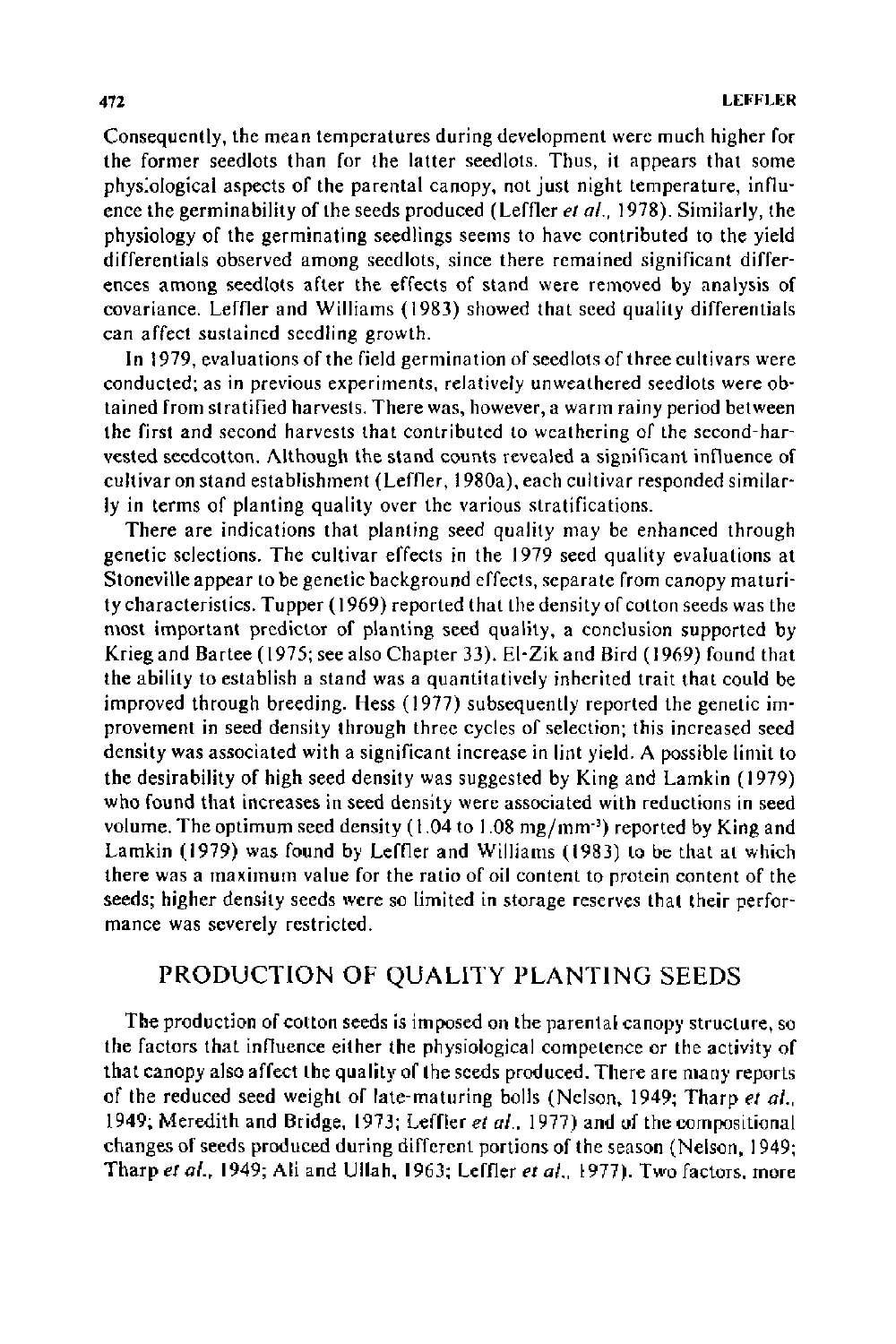#### DEVELOPMENT OF PLANTING SEED 473

than any others, contribute to these seasonal profiles: 1) temperatures (Gipson and Joham, 1969b) and 2) the number of bolls developing on the same plant and competing for photosynthate. For these and other reasons, there is a seasonal distribution of cotton seed qualities. Generally, the best seeds appear to be produced near the middle of the parent canopy. The quality of early-forming seeds is restricted, either by the limited availability of photosynthate or by the less-thanideal environmental conditions low in the canopy (Caldwell, 1962) that are conducive to post-maturity deterioration of seeds. Late-forming seeds, conversely, appear never to have acquired quality, because of restricted growth.

Other production practices may also influence seed quality. Both Caldwell  $(1962)$  and Maleki (1966) reported an enhancement of planting quality due to a reduced population density in the seed production field. Additionally, Caldwell (1962) found that nitrogen fertilization above about  $65 \text{ kg/ha}$  reduced the quality of the seeds produced. Both population density and nitrogen fertilization have significant effects upon *the* timing and duration of reproduction.

With these and other factors influencing the planting quality of cotton seeds, a physiological approach to the production of planting seeds might be in marked contrast to standard production practices. It would appear that plant population density might need to be reduced, although we do not now have a good estimate of the optimum planting density. The amount of nitrogen fertilizer applied to a production field should be limited, probably to 60 kg/ha or less, in an area such as the Mississippi Delta. While other production areas would likely have different optimum levels of nitrogen for cotton planting seed quality, these levels would undoubtedly be lower than those currently used in standard production systems. Additionally, the seed crop must be harvested so that weathering losses can be minimized and the latest-formed seeds. because of their inherently inferior seed quality, are excluded. Gipson and Joham (1969b) stated emphatically: "Thus, one may question the practice of producing planting seed in the northern areas of the Cotton Belt. In any case, the use of seed produced late in the season under low night temperatures could not be recommended unless adequate laboratory evaluations were made on the specific seed Jot." Few data available today would diminish the thrust of their statement.

Specialized production of all cotton planting seeds in a selected production region, such as Arizona or California, has frequently been suggested. The advantages of this approach would include the implementation of production practtces specifically designed for the development of planting seed quality m an environment that would be expected to have minimal weathenng losses. This concentration of planting seed production would be expected to encourage the adoption of specialized harvesting, ginning and seed handling procedures that would preserve the quality parameters that the seeds had acquired during development. These modifications in production and processing practices should result in a reduction of producer problems in stand establishment.

There would, however, be logistical problems encountered in such a restructur-